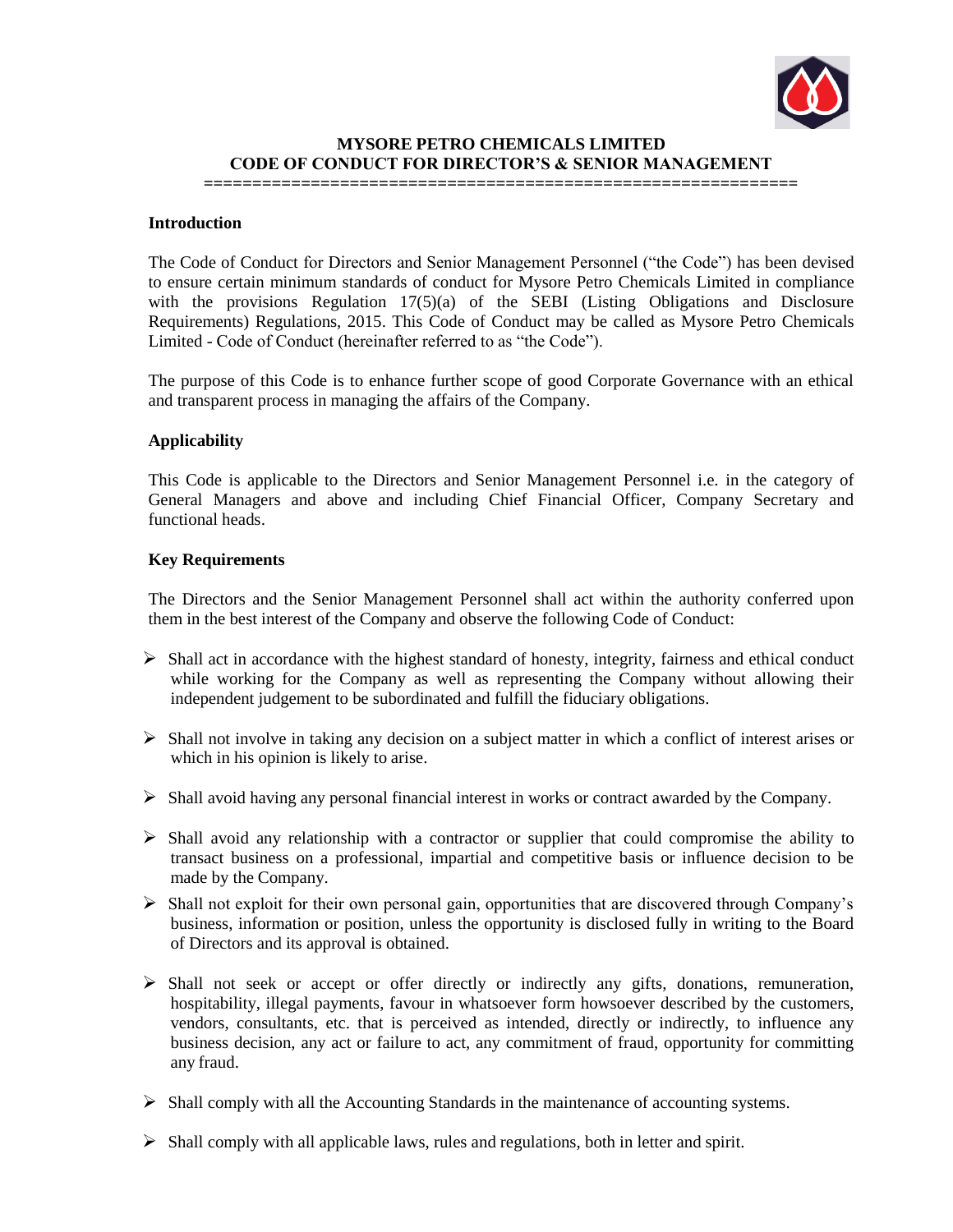

- $\triangleright$  Shall not derive benefit or assist other to derive benefit by giving investment advice from the access to and possession of information about the Company, not in public domain and therefore constitute insider information/insider trading within the meaning of the SEBI (Prohibition of Insider Trading) Regulations, 2015.
- $\triangleright$  Shall not disclose any confidential information concerning the Company's business, its customers, suppliers etc. which is not in the public domain and to which he/she has access unless authorized to do so and when disclosure is required as a matter of law.
- $\triangleright$  Shall protect the Company's assets and may not use these for personal use.
- $\triangleright$  Shall maintain utmost confidentiality unless disclosure is authorized or legally mandated. In any given case the matter shall be discussed first with the Chairman of the Board instead of straightaway adopting the whistle blower policy so as to safeguard the interest of the Company and stakeholders.

#### **Enforcement of the Code of Conduct**

The Compliance Officer shall be the Co-ordinator for the purpose of this Code. Each Director and Senior Management Personnel shall be accountable for fully complying with this Code.

Breach, if any, of this Code shall be reported to:

- a) Board of Directors in case of Directors; and
- b) Managing Director in case of Senior Management Personnel.

Penalty for breach of this Code by Senior Management Personnel shall be determined by the Managing Director. In case of breach of this Code by the Directors, the same shall be examined by the Board of Directors.

#### **Amendments to the Code**

Amendments/Modifications to this Code may be made by the Board of Directors from time to time.

## **Insertion of Code in Website**

As required by Regulation 46(2)(d) of the SEBI (Listing Obligations and Disclosure Requirements) Regulations, 2015, the Code and any amendments thereto shall be posted on the website of the Company.

## **Affirmation of Compliance to the Code**

In terms of Regulation 26(1)(3) of the SEBI (Listing Obligations and Disclosure Requirements) Regulations, 2015 all Directors and Senior Management Personnel shall affirm compliance with this Code within 30 days of close of every financial year. A Proforma of Annual Compliance Report is annexed to this Code as Annexure–I. The Annual Compliance Report shall be forwarded to the Compliance Officer of the Company and the same shall be placed before the Board. A declaration shall be contained in the Annual Report of the Company to this effect signed by the CEO.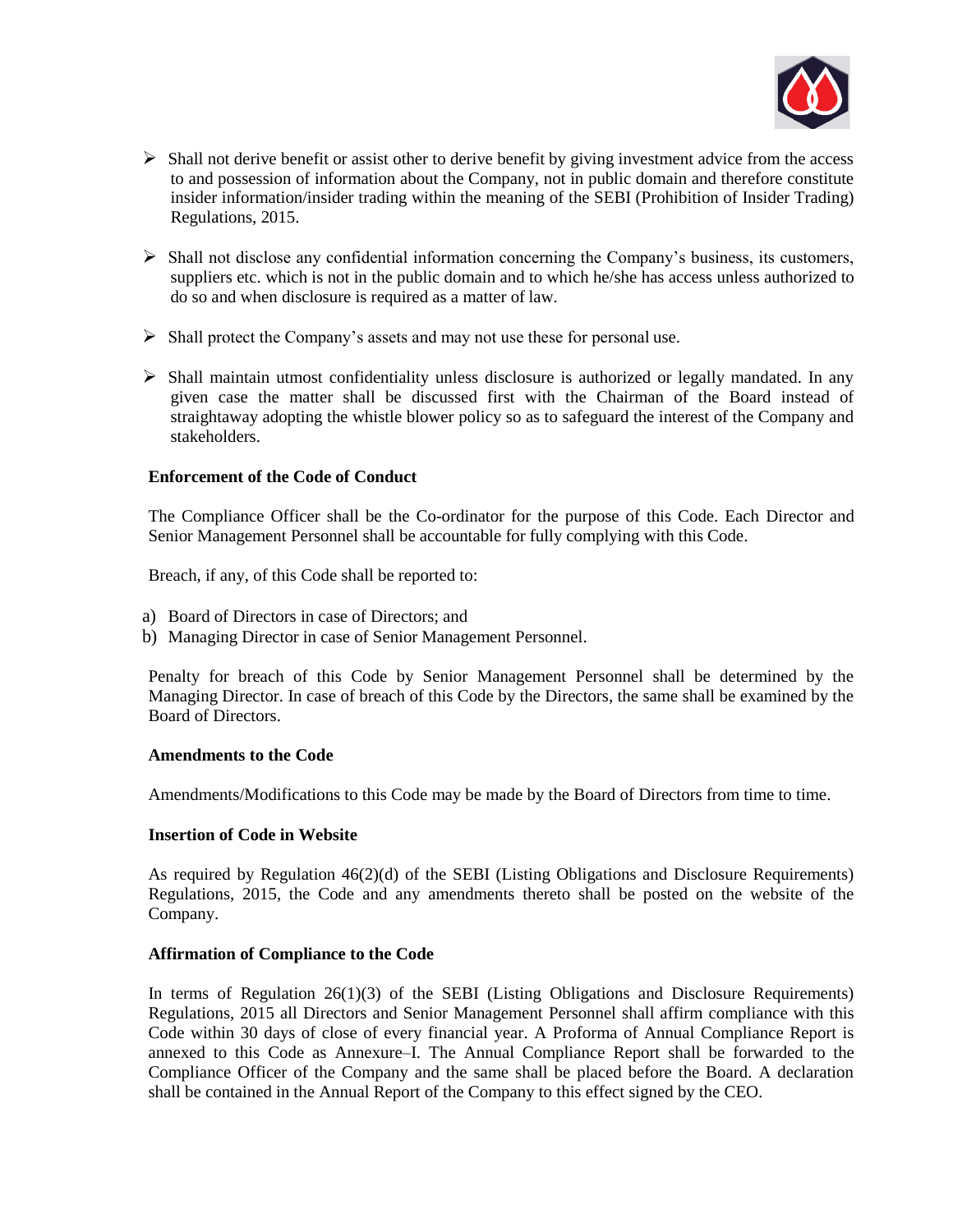

# **CODE FOR INDEPENDENT DIRECTORS TO BE COMPLIED WITH BY THE INDPENDENT DIRECTORS**

The Independent Directors shall comply with the Code of Independent Directors annexed hereto as Annexure-II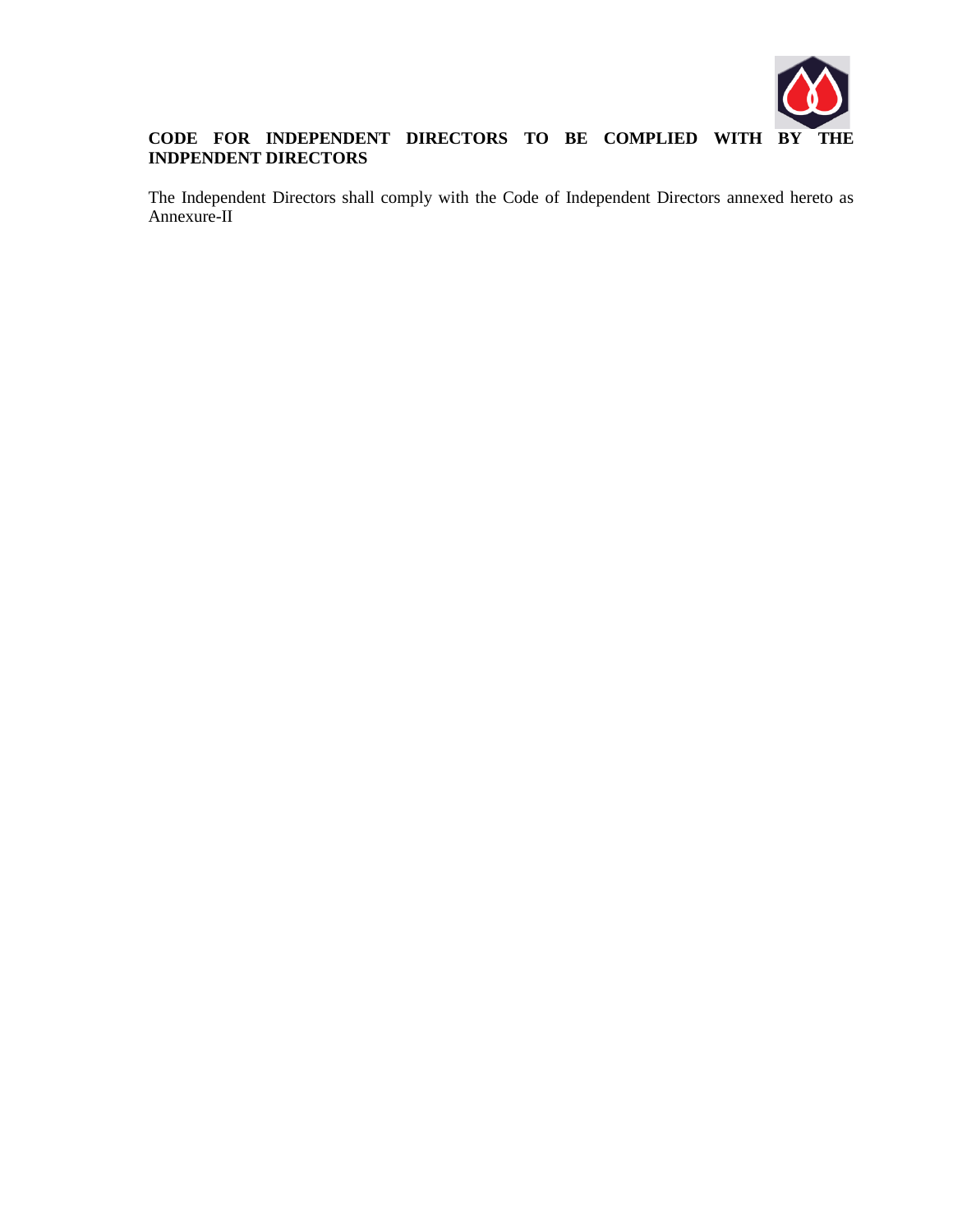

Date:

The Company Secretary I G Petrochemicals Limited 401, Raheja Centre 214, Nariman Point, Mumabi – 400 021.

Dear Sir,

## **Annual Compliance Report**

I, being a \_\_\_\_\_\_\_\_\_\_\_\_\_\_\_\_\_\_\_\_\_ of I G Petrochemicals Limited hereby acknowledge, confirm and certify that :

1. I am aware of code of conduct of Directors & Senior Management Personnel of the Company and that the said code has been and is applicable to my functions as a member of the Board of Directors / Senior management of the Company;

2. During the Financial year \_\_\_\_\_\_\_\_\_\_\_\_\_\_\_ I have complied with the provisions of the said code.

Sign :

Name :

Designation :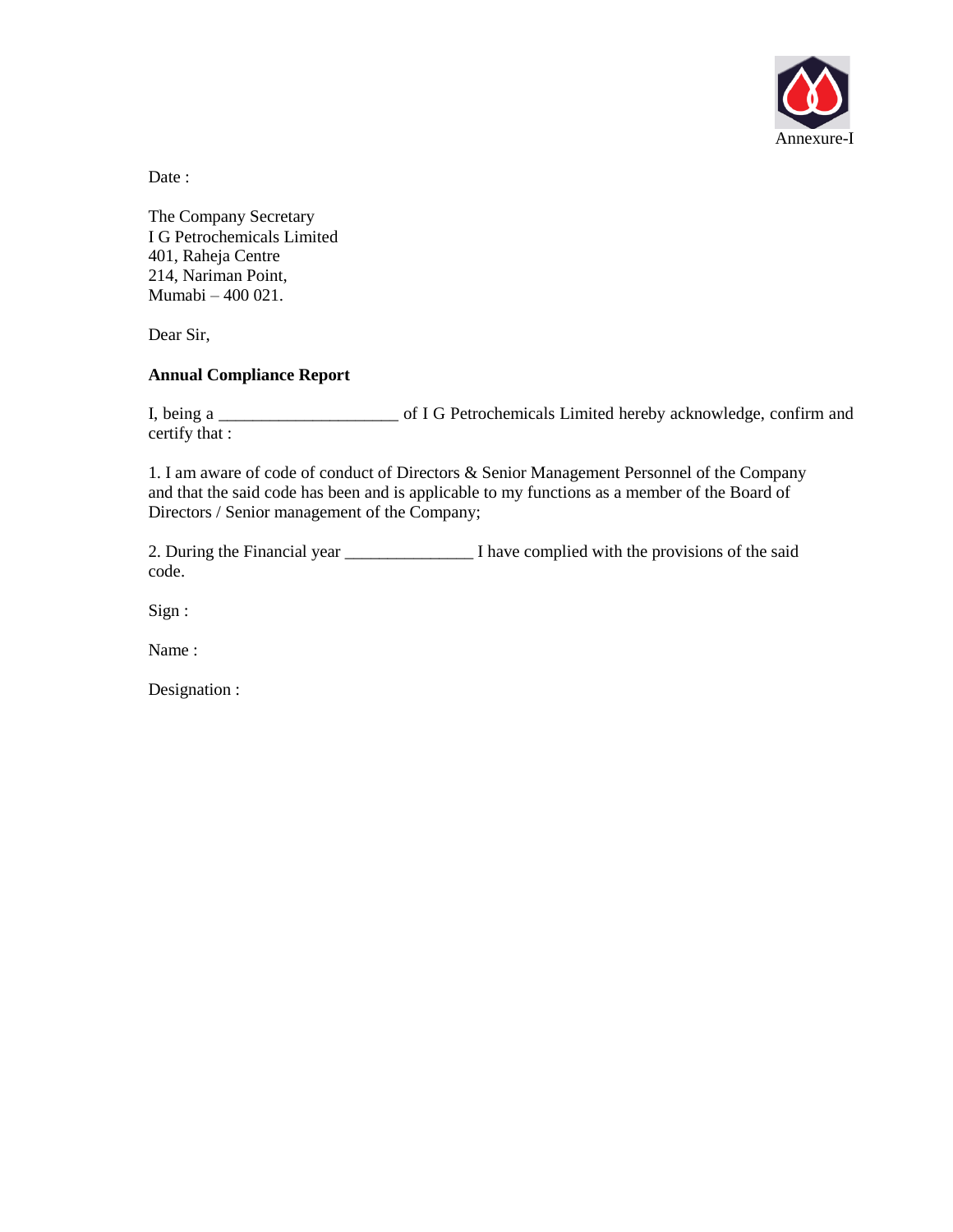

#### **SCHEDULE IV**

Section 149 (8) of the Companies Act, 2013

## **CODE FOR INDEPENDENT DIRECTORS**

The Code is a guide to professional conduct for independent directors. Adherence to these standards by independent directors and fulfilment of their responsibilities in a professional and faithful manner will promote confidence of the investment community, particularly minority shareholders, regulators and companies in the institution of independent directors.

## **I. Guidelines of professional conduct:**

An independent director shall:

- (1) uphold ethical standards of integrity and probity;
- (2) act objectively and constructively while exercising his duties;
- (3) exercise his responsibilities in a bona fide manner in the interest of the company;
- (4) devote sufficient time and attention to his professional obligations for informed and balanced decision making;
- (5) not allow any extraneous considerations that will vitiate his exercise of objective independent judgment in the paramount interest of the company as a whole, while concurring in or dissenting from the collective judgment of the Board in its decision making;
- (6) not abuse his position to the detriment of the company or its shareholders or for the purpose of gaining direct or indirect personal advantage or advantage for any associated person;
- (7) refrain from any action that would lead to loss of his independence;
- (8) where circumstances arise which make an independent director lose his independence, the independent director must immediately inform the Board accordingly;
- (9) assist the company in implementing the best corporate governance practices.

## **II. Role and functions:**

The independent directors shall:

- (1) help in bringing an independent judgment to bear on the Board's deliberations especially on issues of strategy, performance, risk management, resources, key appointments and standards of conduct;
- (2) bring an objective view in the evaluation of the performance of board and management;
- (3) scrutinise the performance of management in meeting agreed goals and objectives and monitor the reporting of performance;
- (4) satisfy themselves on the integrity of financial information and that financial controls and the systems of risk management are robust and defensible;
- (5) safeguard the interests of all stakeholders, particularly the minority shareholders;
- (6) balance the conflicting interest of the stakeholders;
- (7) determine appropriate levels of remuneration of executive directors, key managerial personnel and senior management and have a prime role in appointing and where necessary recommend removal of executive directors, key managerial personnel and senior management;
- (8) moderate and arbitrate in the interest of the company as a whole, in situations of conflict between management and shareholder's interest.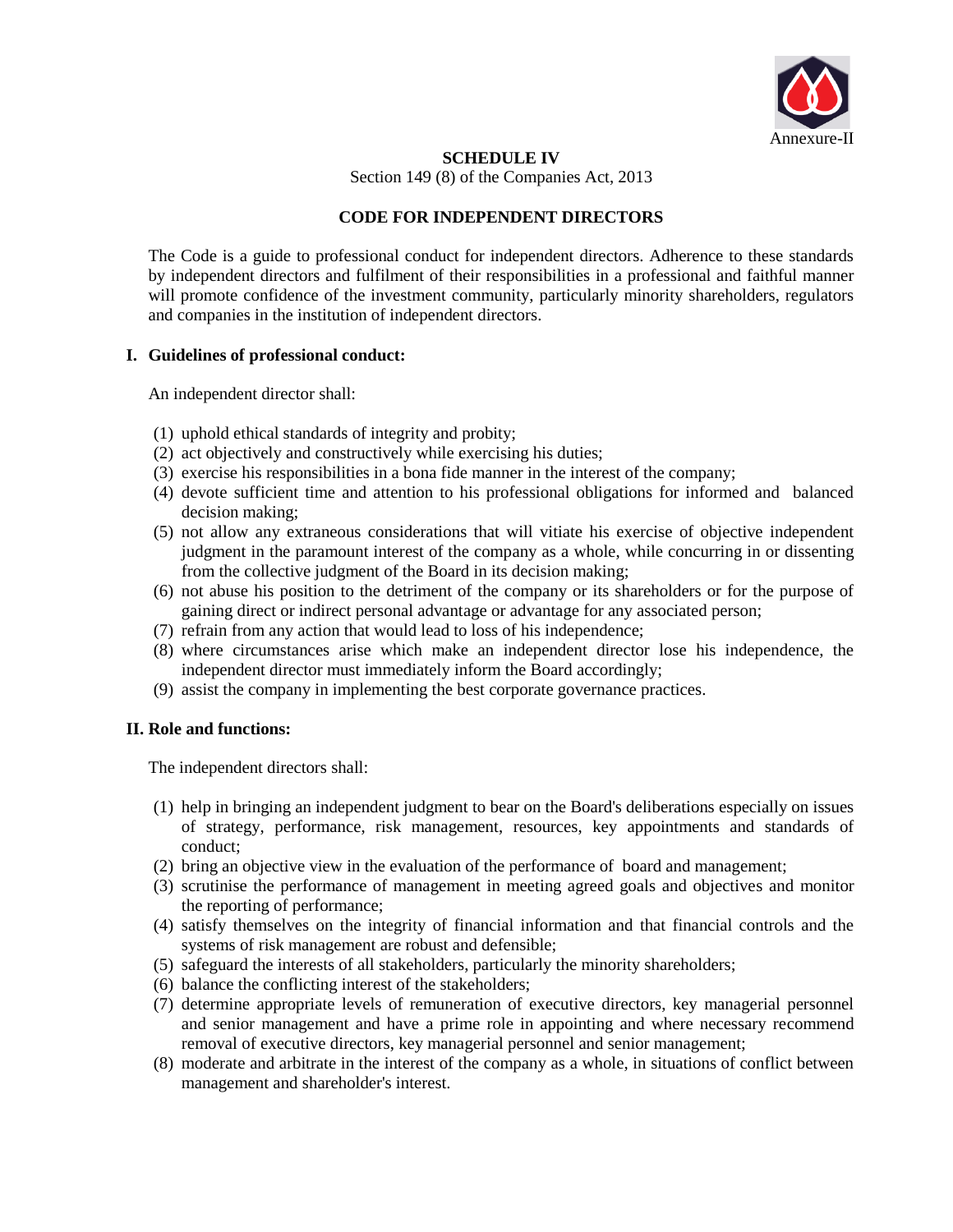

## **III. Duties:**

The independent directors shall—

- (1) undertake appropriate induction and regularly update and refresh their skills, knowledge and familiarity with the company;
- (2) seek appropriate clarification or amplification of information and, where necessary, take and follow appropriate professional advice and opinion of outside experts at the expense of the company;
- (3) strive to attend all meetings of the Board of Directors and of the Board committees of which he is a member;
- (4) participate constructively and actively in the committees of the Board in which they are chairpersons or members;
- (5) strive to attend the general meetings of the company;
- (6) where they have concerns about the running of the company or a proposed action, ensure that these are addressed by the Board and, to the extent that they are not resolved, insist that their concerns are recorded in the minutes of the Board meeting;
- (7) keep themselves well informed about the company and the external environment in which it operates;
- (8) not to unfairly obstruct the functioning of an otherwise proper Board or committee of the Board;
- (9) pay sufficient attention and ensure that adequate deliberations are held before approving related party transactions and assure themselves that the same are in the interest of the company;
- (10) ascertain and ensure that the company has an adequate and functional vigil mechanism and to ensure that the interests of a person who uses such mechanism are not prejudicially affected on account of such use;
- (11) report concerns about unethical behaviour, actual or suspected fraud or violation of the company's code of conduct or ethics policy;
- (12) acting within his authority, assist in protecting the legitimate interests of the company, shareholders and its employees;
- (13) not disclose confidential information, including commercial secrets, technologies, advertising and sales promotion plans, unpublished price sensitive information, unless such disclosure is expressly approved by the Board or required by law.

## **IV. Manner of appointment:**

- (1) Appointment process of independent directors shall be independent of the company management; while selecting independent directors the Board shall ensure that there is appropriate balance of skills, experience and knowledge in the Board so as to enable the Board to discharge its functions and duties effectively.
- (2) The appointment of independent director(s) of the company shall be approved at the meeting of the shareholders.
- (3) The explanatory statement attached to the notice of the meeting for approving the appointment of independent director shall include a statement that in the opinion of the Board, the independent director proposed to be appointed fulfils the conditions specified in the Act and the rules made thereunder and that the proposed director is independent of the management.
- (4) The appointment of independent directors shall be formalised through a letter of appointment, which shall set out:
- (a) the term of appointment;
- (b) the expectation of the Board from the appointed director; the Board-level committee(s) in which the director is expected to serve and its tasks;
- (c) the fiduciary duties that come with such an appointment along with accompanying liabilities;
- (d) provision for Directors and Officers (D and O) insurance, if any;
- (e) the Code of Business Ethics that the company expects its directors and employees to follow;